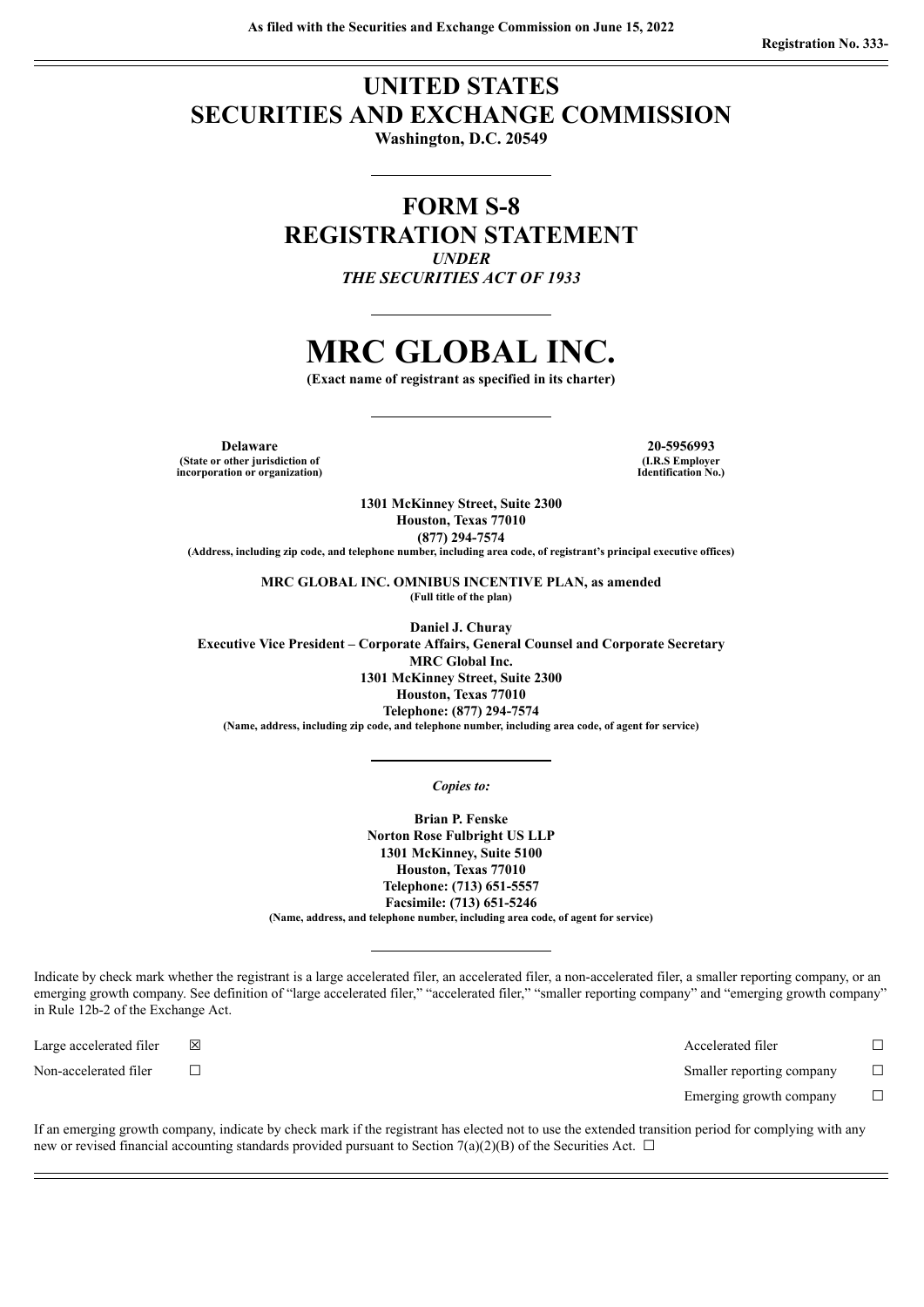#### **EXPLANATORY NOTE**

On May 5, 2022, at the 2022 Annual Meeting of Stockholders of MRC Global Inc. (the "Company"), the Company's stockholders approved an amendment (the "Amendment") to the MRC Global Inc. Omnibus Incentive Plan (as amended, the "Plan"). The Amendment provides that an additional 3,000,000 shares of the Company's common stock, par value \$0.01 per share (the "Common Stock"), may be issued under the Plan (the "Additional Shares").

This Registration Statement on Form S-8 (this "Registration Statement") is being filed by the Company to register the Additional Shares. The Additional Shares are in addition to (i) the 2,500,000 shares of Common Stock that may be issued under the Plan pursuant to the Company's Registration Statement on Form S-8 (File No. [333-231222\)](http://www.sec.gov/Archives/edgar/data/1439095/000119312519137076/d743107ds8.htm) filed with the Securities and Exchange Commission (the "Commission") on May 3, 2019, (ii) the 4,250,000 shares (less the 102,525 Remaining Shares, which is defined therein) of Common Stock that may be issued under the Plan pursuant to the Company's Registration Statement on Form S-8 (File No. [333-206455](http://www.sec.gov/Archives/edgar/data/1439095/000119312515294644/d66873ds8.htm)) filed with the Commission on August 18, 2015, and (iii) the 3,250,000 shares of Common Stock that may be issued under the Plan pursuant to the Company's Registration Statement on Form S-8 (File No. [333-180777](http://www.sec.gov/Archives/edgar/data/1439095/000119312512166473/d335267ds8.htm)) filed with the Commission on April 17, 2012 (collectively, the "Prior Registration Statements"). Pursuant to General Instruction E to Form S-8 under the Securities Act of 1933, as amended (the "Securities Act"), the contents of the Prior Registration Statements are incorporated by reference into this Registration Statement, except to the extent supplemented, amended and superseded by the information set forth herein.

#### **PART II**

#### **INFORMATION REQUIRED IN THE REGISTRATION STATEMENT**

#### **ITEM 8. Exhibits.**

| <b>Exhibit No.</b> | <b>Exhibit Description</b>                                                                                                                                                                                                                                                                           |
|--------------------|------------------------------------------------------------------------------------------------------------------------------------------------------------------------------------------------------------------------------------------------------------------------------------------------------|
| 4.1                | Amended and Restated Certificate of Incorporation of MRC Global Inc. dated April 11, 2012. (Incorporated by reference to Exhibit<br>3.1 to the Current Report on Form 8-K of MRC Global Inc. filed with the SEC on April 17, 2012, File No. 001-35479).                                              |
| 4.2                | Amended and Restated Bylaws of MRC Global Inc. dated November 7, 2013. (Incorporated by reference to Exhibit 3.1 to the<br>Current Report on Form 8-K of MRC Global Inc. filed with the SEC on November 13, 2013, File No. 001-35479).                                                               |
| 4.3                | Certificate of Designations, Preferences, Rights and Limitations of Series A Convertible Perpetual Preferred Stock of MRC Global<br>Inc. (Incorporated by reference to Exhibit 3.1 to the Current Report on Form 8-K of MRC Global Inc. filed with the SEC on June 11,<br>2015, File No. 001-35479). |
| $5.1*$             | Opinion of Norton Rose Fulbright US LLP regarding legality of securities being registered.                                                                                                                                                                                                           |
| $23.1*$            | Consent of Ernst & Young LLP, Independent Registered Public Accounting Firm.                                                                                                                                                                                                                         |
| $23.2*$            | Consent of Norton Rose Fulbright US LLP (contained in Exhibit 5.1).                                                                                                                                                                                                                                  |
| $24.1*$            | Power of Attorney (included as part of signature page to this Registration Statement).                                                                                                                                                                                                               |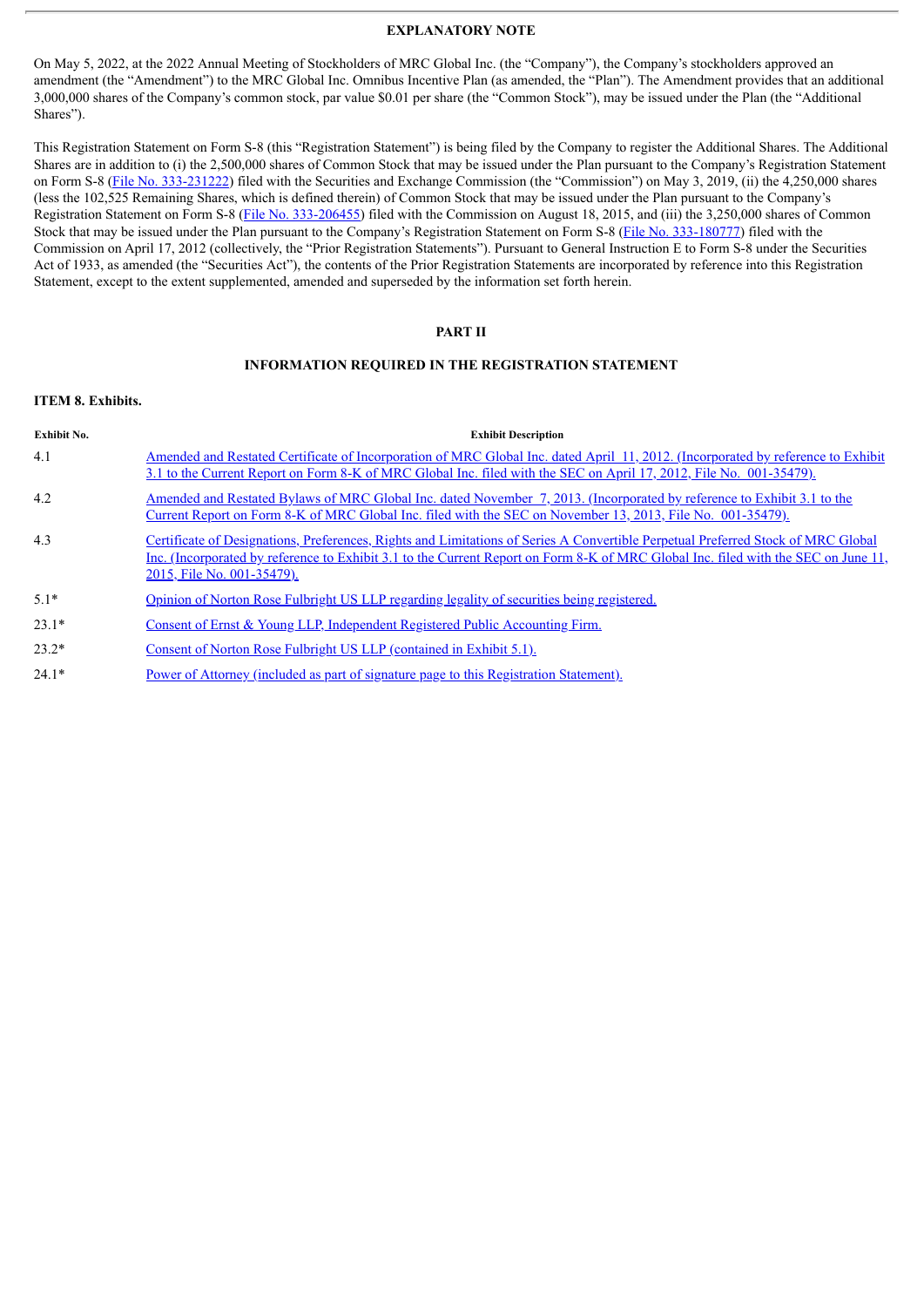- 99.1 Amendment to the MRC Global Inc. Omnibus Incentive Plan, as amended, approved by the stockholders on May 5, 2022 [\(Incorporated](http://www.sec.gov/Archives/edgar/data/1439095/000119312522082052/d123305ddef14a.htm#toc123305_61) by reference to Annex A to the Schedule 14A Definitive Proxy Statement of MRC Global Inc. filed with the SEC on March 23, 2022, File No. 001-35479).
- 99.2 MRC Global Inc. 2011 Omnibus Incentive Plan. [\(Incorporated](http://www.sec.gov/Archives/edgar/data/1439095/000119312512096454/d279282dex1027.htm) by reference to Exhibit 10.27 to the Annual Report on Form 10-K of MRC Global Inc., filed with the SEC on March 5, 2012, File No. 001-35479).
- 99.3 Amendment to the MRC Global Inc. 2011 Omnibus Incentive Plan, approved by the stockholders on April 29, 2015 [\(Incorporated](http://www.sec.gov/Archives/edgar/data/1439095/000119312515104159/d886873ddef14a.htm) by reference to Annex A to the Schedule 14A Definitive Proxy Statement of MRC Global Inc. filed with the SEC on March 25, 2015, File No. 001-35479).
- 99.4 Amendment to the MRC Global Inc. 2011 Omnibus Incentive Plan, as amended, approved by the stockholders on April 30, 2019 [\(Incorporated](http://www.sec.gov/Archives/edgar/data/1439095/000119312519137076/d743107dex993.htm) by reference to Exhibit 99.3 to the Form S-8 of MRC Global Inc., filed with the SEC on May 3, 2019, File No. 333-231222).
- 107\* [Filing](#page-8-0) Fee Table
- Filed herewith.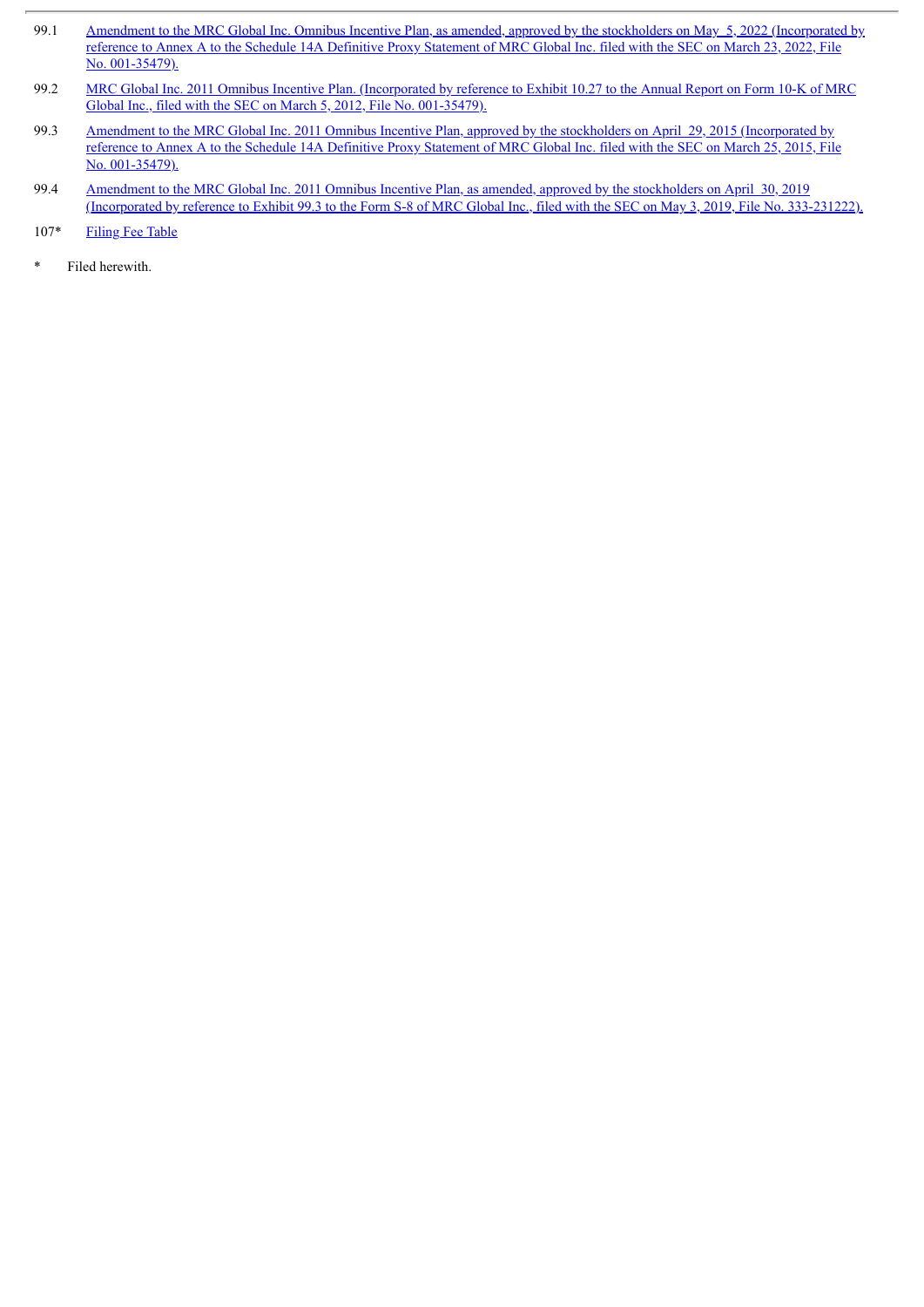#### **SIGNATURES**

<span id="page-3-0"></span>Pursuant to the requirements of the Securities Act, MRC Global Inc. certifies that it has reasonable grounds to believe that it meets all of the requirements for filing on Form S-8 and has duly caused this Registration Statement to be signed on its behalf by the undersigned, thereunto duly authorized, in the City of Houston, State of Texas, on June 15, 2022.

#### **MRC GLOBAL INC.**

By: /s/ Daniel J. Churay

Daniel J. Churay Executive Vice President – Corporate Affairs, General Counsel and Corporate Secretary

#### **POWER OF ATTORNEY**

KNOW ALL MEN BY THESE PRESENTS, that each person whose signature appears below, the undersigned officers and directors of MRC Global Inc., hereby severally constitute and appoint Rob Saltiel, Kelly Youngblood and Daniel J. Churay, and each of them singly (with full power to each of them to act alone), his true and lawful attorneys-in-fact and agents, with full power of substitution and resubstitution in each of them for him and in his name, place and stead, and in any and all capacities, to sign any and all amendments (including post-effective amendments) to this Registration Statement, and to file the same, with all exhibits thereto and other documents in connection therewith, with the Commission, granting unto said attorneys-in-fact and agents, and each of them, full power and authority to do and perform each and every act and thing requisite or necessary to be done in and about the premises, as fully to all intents and purposes as he might or could do in person, hereby ratifying and confirming all that said attorneys-in-fact and agents or any of them, or their or his substitute or substitutes, may lawfully do or cause to be done by virtue hereof.

Pursuant to the requirements of the Securities Act, this Registration Statement has been signed by the following persons in the capacities and on the dates indicated.

| Name                       | <b>Title</b>                                         | Date          |  |
|----------------------------|------------------------------------------------------|---------------|--|
| /s/ Robert J. Saltiel, Jr. | President and Chief Executive Officer                | June 15, 2022 |  |
| Robert J. Saltiel, Jr.     | (principal executive officer)                        |               |  |
| /s/ Kelly Youngblood       | Executive Vice President and Chief Financial Officer | June 15, 2022 |  |
| Kelly Youngblood           | (principal financial officer)                        |               |  |
| /s/ Gillian Anderson       | Vice President and Chief Accounting Officer          | June 15, 2022 |  |
| Gillian Anderson           | (principal accounting officer)                       |               |  |
| /s/ Robert L. Wood         | Chairman                                             | June 15, 2022 |  |
| Robert L. Wood             |                                                      |               |  |
| /s/ Deborah G. Adams       | Director                                             | June 15, 2022 |  |
| Deborah G. Adams           |                                                      |               |  |
| /s/ Leonard M. Anthony     | Director                                             | June 15, 2022 |  |
| Leonard M. Anthony         |                                                      |               |  |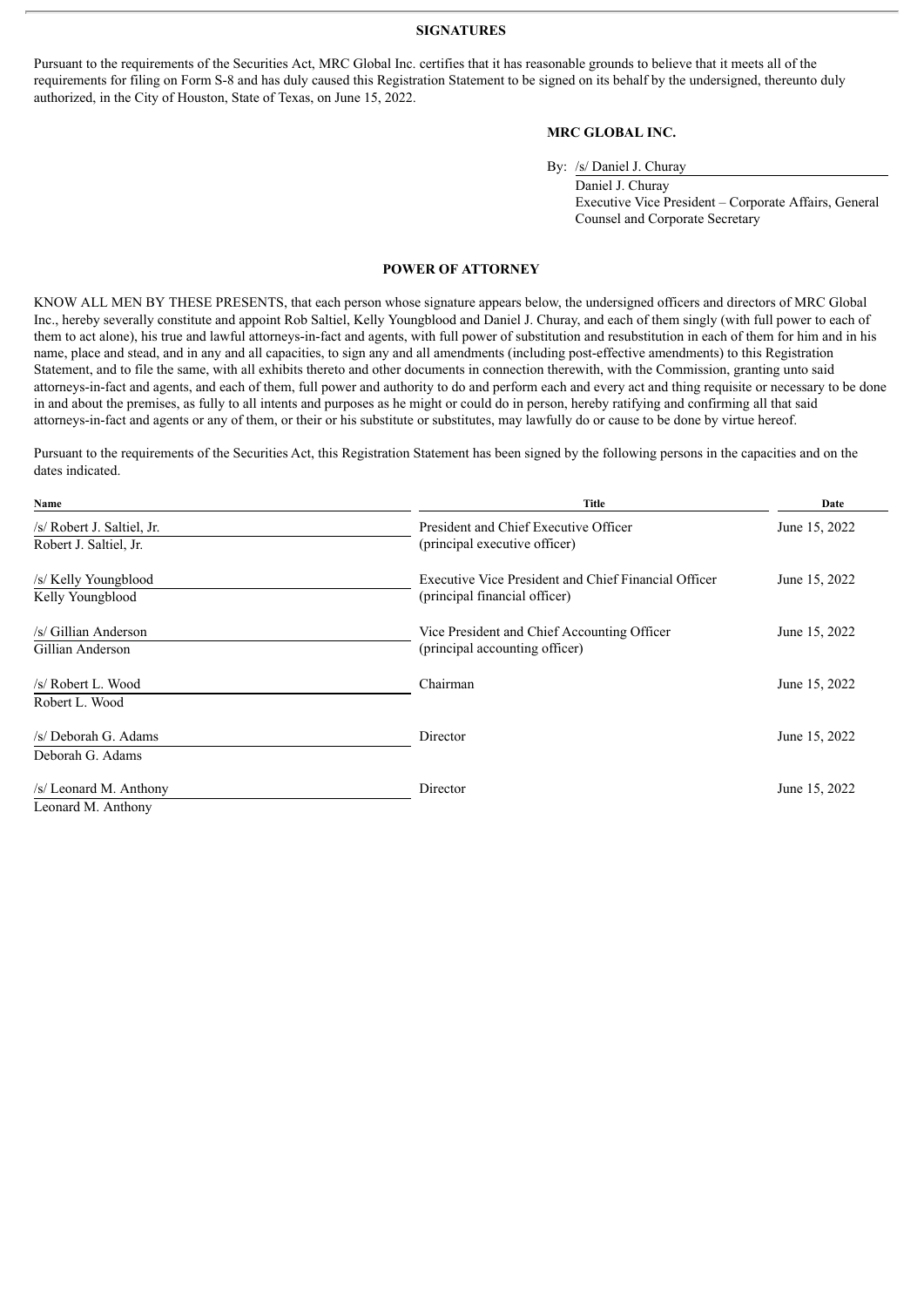| /s/ Henry Cornell                                              | Director | June 15, 2022 |
|----------------------------------------------------------------|----------|---------------|
| Henry Cornell                                                  |          |               |
| /s/ George J. Damiris                                          | Director | June 15, 2022 |
| George J. Damiris                                              |          |               |
| /s/ Barbara J. Duganier                                        | Director | June 15, 2022 |
| Barbara J. Duganier                                            |          |               |
| /s/ Ronald L. Jadin                                            | Director | June 15, 2022 |
| Ronald L. Jadin                                                |          |               |
| /s/ Dr. Cornelis Adrianus Linse<br>Dr. Cornelis Adrianus Linse | Director | June 15, 2022 |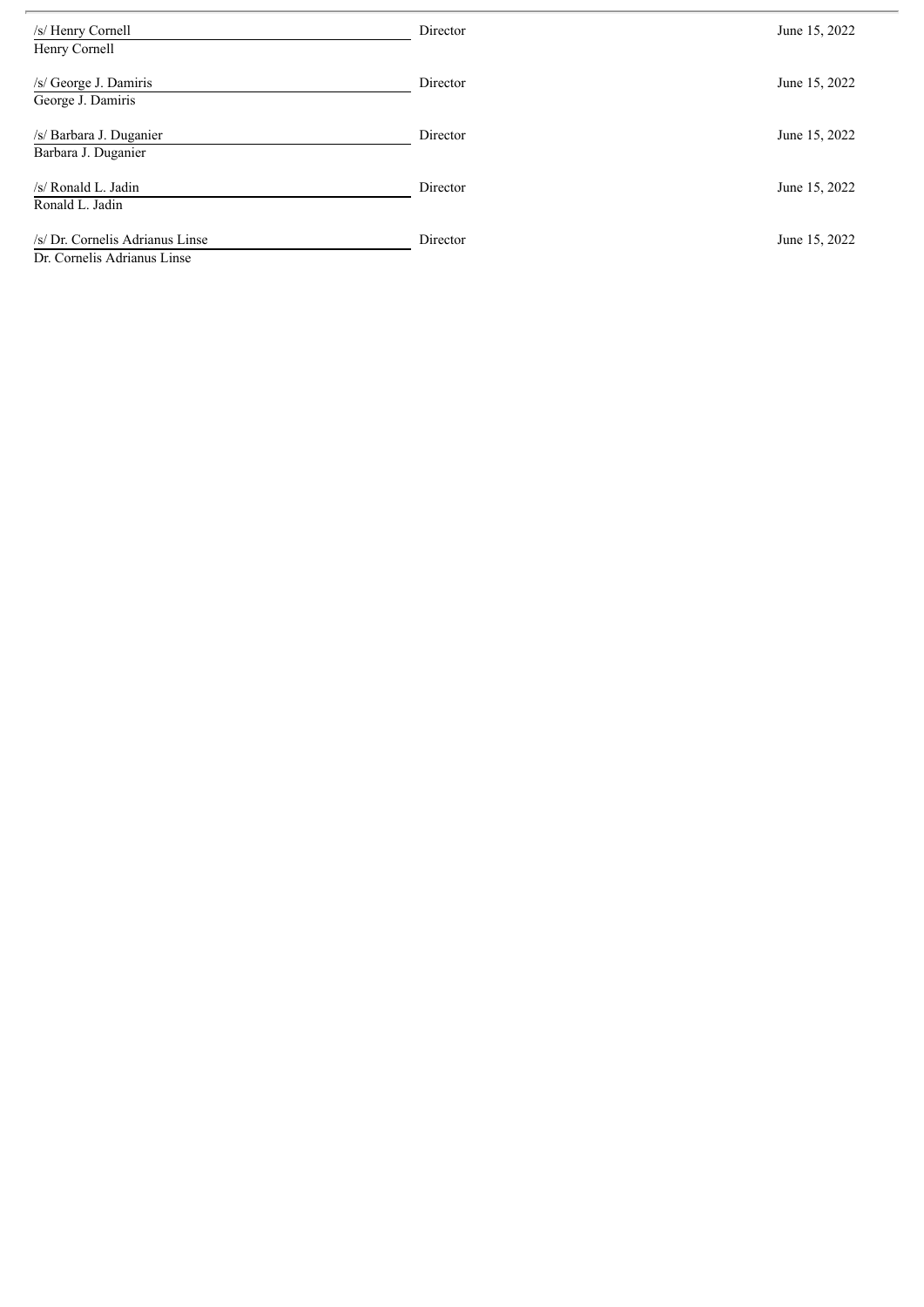# NORTON ROSE FULBRIGHT

Norton Rose Fulbright US LLP 1301 McKinney, Suite 5100 Houston, Texas 77010-3095 United States

Tel +1 713 651 5151 Fax +1 713 651 5246 nortonrosefulbright.com

<span id="page-5-0"></span>June 15, 2022

MRC Global Inc. 1301 McKinney Street, Suite 2300 Houston, TX 77010

Ladies and Gentlemen:

We have acted as counsel to MRC Global Inc., a Delaware corporation (the "Company"), in connection with the registration under the Securities Act of 1933, as amended (the "Securities Act"), of an additional 3,000,000 shares (the "Shares") of the Company's common stock, par value \$0.01 per share, that are reserved for issuance under the MRC Global Inc. Omnibus Incentive Plan, as amended (the "Plan"), as described in the Company's Registration Statement on Form S-8 (as may subsequently be amended, the "Registration Statement"), which was filed with the Securities and Exchange Commission (the "SEC") on June 15, 2022.

In connection with the foregoing, we have examined the Plan and originals or copies of certain corporate records of the Company, certificates and other communications of public officials, certificates of officers of the Company and such other documents as we have deemed relevant or necessary for the purpose of rendering the opinions expressed herein. As to questions of fact material to those opinions, we have, to the extent we deemed appropriate, relied on certificates of officers of the Company and on certificates and other communications of public officials. We have assumed that the persons identified to us as officers of the Company are actually serving as such and that any certificates representing the Shares will be properly executed by one or more such persons. We have assumed the effectiveness of the Registration Statement pursuant to the Securities Act. We have assumed the genuineness of all signatures on, and the authenticity of, all documents submitted to us as originals, the conformity to authentic original documents of all documents submitted to us as copies thereof, the due authorization, execution and delivery by the parties thereto other than the Company of all documents examined by us, that the Company will receive any required consideration for such Shares and the legal capacity of each individual who signed any of those documents.

Norton Rose Fulbright US LLP is a limited liability partnership registered under the laws of Texas.

Norton Rose Fulbright US LLP, Norton Rose Fulbright LLP, Norton Rose Fulbright Australia, Norton Rose Fulbright Canada LLP, Norton Rose Fulbright South Africa (incorporated as Deneys Reitz, Inc.), each of which is a separate legal entity, are members of Norton Rose Fulbright Verein, a Swiss Verein. Details of each entity, with certain regulatory information, are at<br>nortonrosefulbright.com. Norto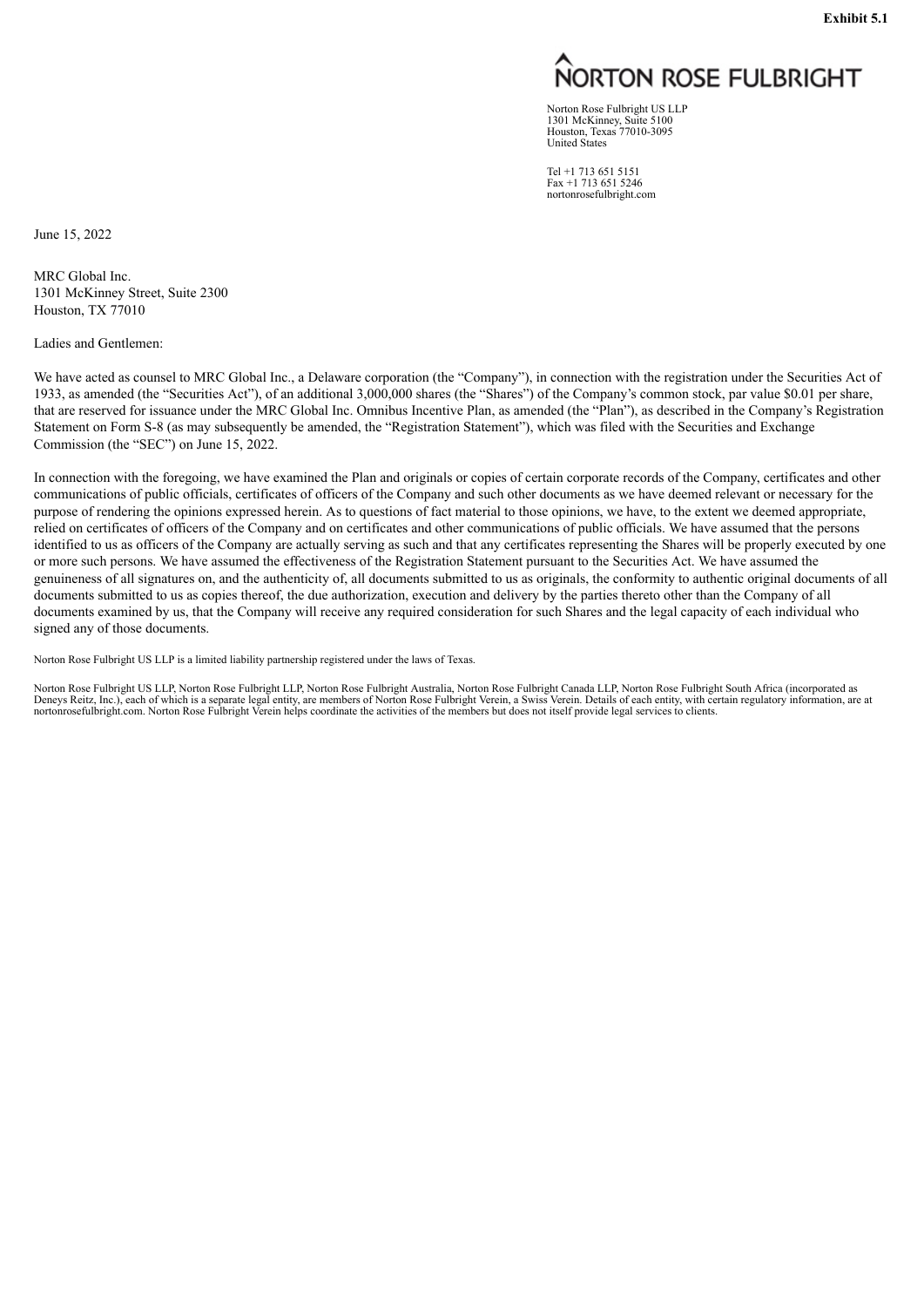MRC Global Inc. June 15, 2022 Page 2

Based upon the foregoing, we are of the opinion that the Shares, when issued and sold in the manner referred to in the Plan and pursuant to the agreements that accompany the Plan, will be validly issued, fully paid and nonassessable.

The opinions expressed herein are limited exclusively to applicable federal laws of the United States of America, and applicable provisions of, respectively, the Delaware Constitution, the Delaware General Corporation Law and reported judicial interpretations of such law, in each case as currently in effect, and we are expressing no opinion as to the effect of the laws of any other jurisdiction.

We hereby consent to the filing of this opinion as an exhibit to the Registration Statement and the reference to this firm wherever it appears in the Registration Statement. This consent is not to be construed as an admission that we are a party whose consent is required to be filed with the Registration Statement under the provisions of the Securities Act or the rules and regulations of the SEC promulgated thereunder.

Very truly yours,

Norton Rose Fulbright US LLP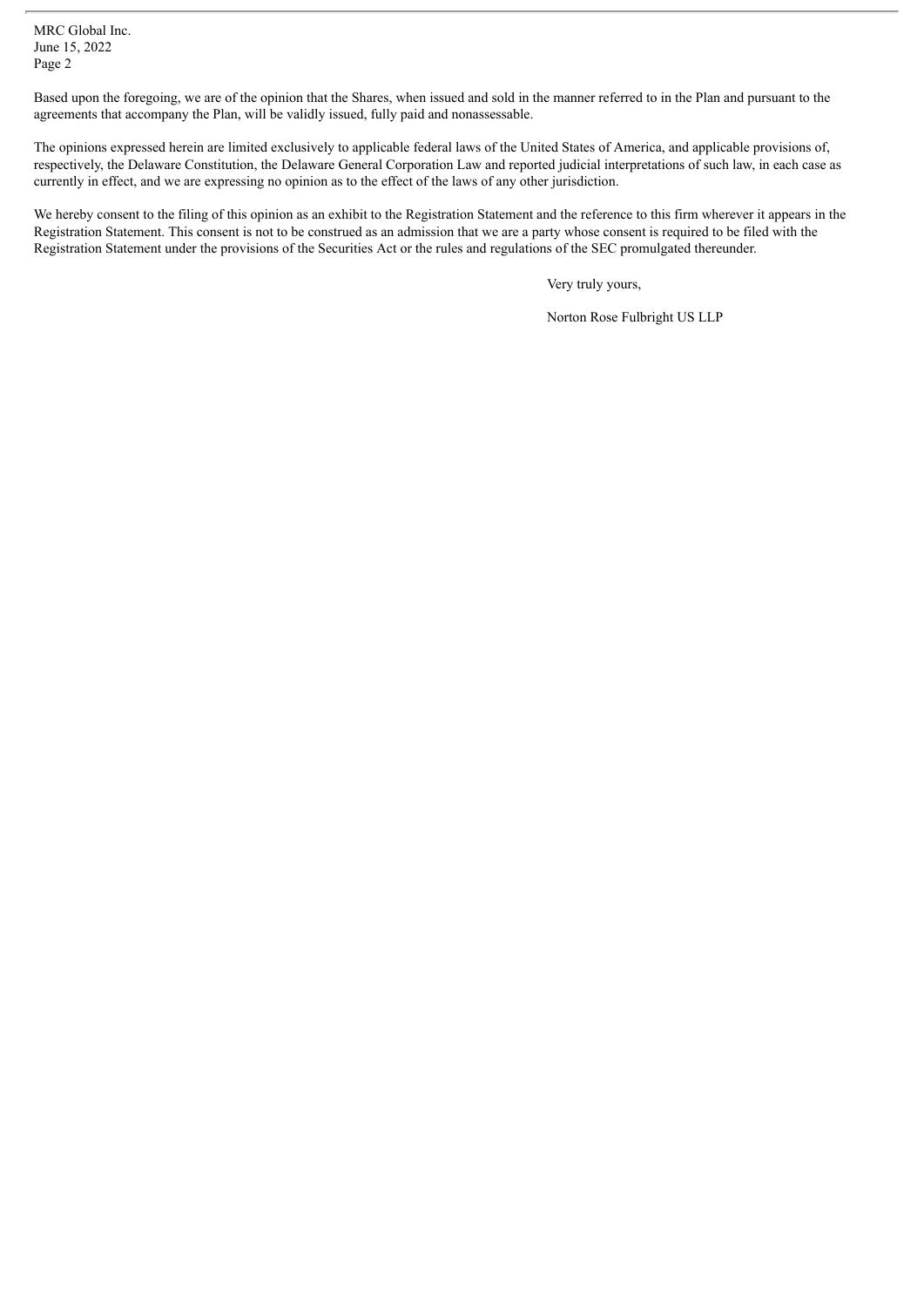#### **CONSENT OF INDEPENDENT REGISTERED PUBLIC ACCOUNTING FIRM**

<span id="page-7-0"></span>We consent to the incorporation by reference in the Registration Statement on Form S-8 pertaining to the MRC Global Inc. Omnibus Incentive Plan, as amended of our reports dated February 16, 2022, with respect to the consolidated financial statements of MRC Global Inc. and the effectiveness of internal control over financial reporting of MRC Global Inc. included in its Annual Report (Form 10-K) for the year ended December 31, 2021, filed with the Securities and Exchange Commission.

/s/ ERNST & YOUNG LLP

Houston, Texas June 15, 2022